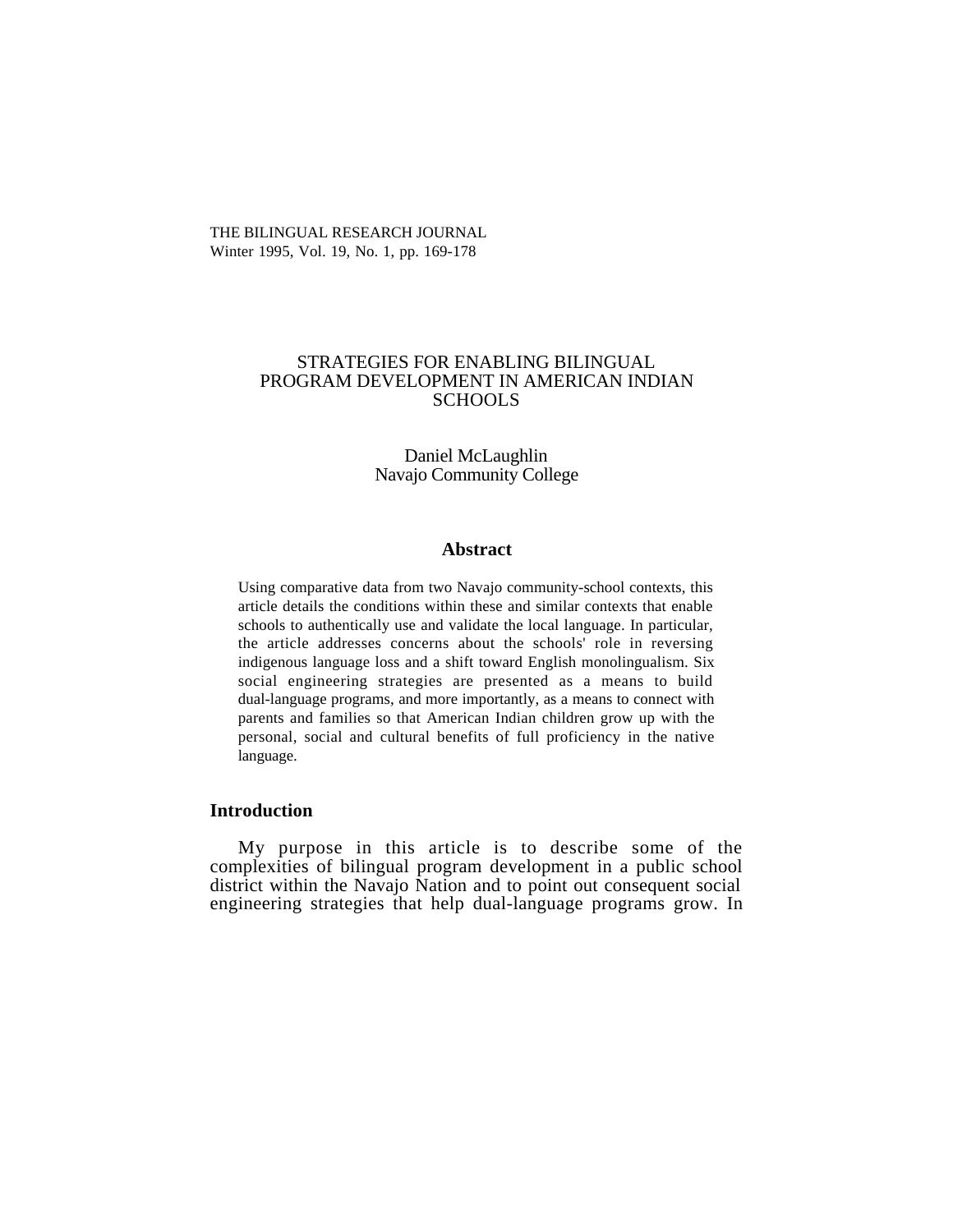one sense, I am writing for a narrow audience: Navajo (and other American Indian) educators who are struggling to develop linguistically and culturally appropriate instructional programs in school environments that have historically been hostile to such efforts. In another sense, however, the audience for this discussion includes bilingual educators in *any* public school context where implicit and explicit opposition to dual-language instruction as a vehicle for shaping students' confident cultural identities is at issue.

In this particular Navajo setting, the language of the home is both English and Navajo, but the children overwhelmingly enter school as dominant speakers of English. In this sense, language shift from Navajo to English locally, as it is across the Navajo Nation, is in full swing. Until recently, the language of the home and the community was mainly Navajo; children entered school as dominant speakers of their ancestral language, and the district promoted and taught only English.

In recent years, however, this situation has changed dramatically. The language of the home and community is no longer Navajo but English. Fewer and fewer children come to school speaking Navajo. Despite the shift from Navajo to English, growing numbers of parents, teachers, administrators, and school board members have realized the resultant threat of Navajo language loss locally, as have others across the Navajo Nation as a whole, and asked, "Can't the schools teach English *and* Navajo? Won't instruction in Navajo help the children better understand themselves, and also help stabilize the Navajo language?"

In telling a story about answers to these questions, I do not wish to be dogmatic, nor do I wish to portray heroes and villains. The point that I want to emphasize is that multiply complex kinds of social engineering are needed inside and outside of schools to permit the acceptance of oral and written vernacular language and hence to provide foundations for developing successful dual-language programs, particularly in school contexts where bilingual education is a relatively new, untried, and thus potentially dangerous phenomenon.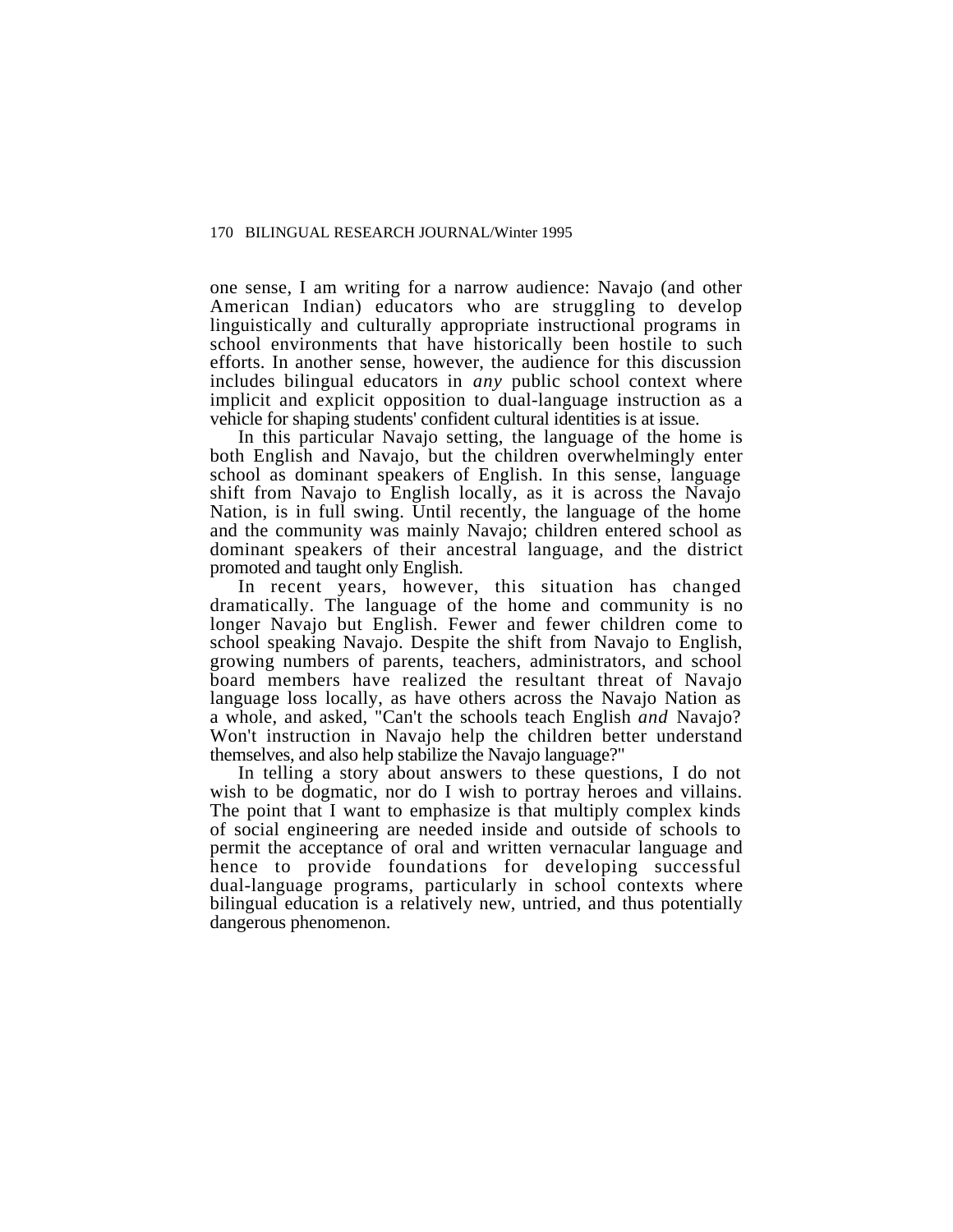# **"We're Gonna Teach English-Dominant Children to Read and Write** *in Navajo?***"**

The school district within the Navajo Nation that I refer to serves a large geographic area-nearly 3,000 square miles—and comprises four schools with some 2,900 students, nearly all of whom are Navajo. I worked there as an administrator of federal programs for two years from 1992-1994. In 1991, the district had won funding for a Title VII transitional bilingual program at the primary level; one year hence, it began meeting the state of Arizona's so-called "foreign language mandate" by offering oral Navajo on a limited basis in kindergarten and by adding one grade level in successive years. Navajo was offered in several third grade classrooms; it also was offered on an elective basis in the middle and high schools. Beyond these efforts, however, there had been no work to develop a maintenance Navajo-English program, and no thought whatsoever about a language revitalization program-until 1992.

Parallel to the evolution of thought about Navajo language instruction, district administrative personnel had been thinking about district restructuring. Since Fall 1992, district administrators had examined Outcomes Based Education as a vehicle for change at multiple levels: district, school, and classroom. Following preparatory analysis at occasional workshops, in 1993-1994, the district administration proceeded with outcomes planning in earnest. Inevitably, the two processes—language program planning and thinking about outcomes—wove together. It was difficult to say which process was driving which. The idea for *this* discussion is that the two processes were co-joined and mutually shaped by each other's categories and logic.

All of which is background for overhearing an exchange that took place between principals and program administrators. Along with other district personnel, I presented a plan for the development of Navajo immersion bilingual instruction starting in kindergarten, and adding one grade per year until the program served children in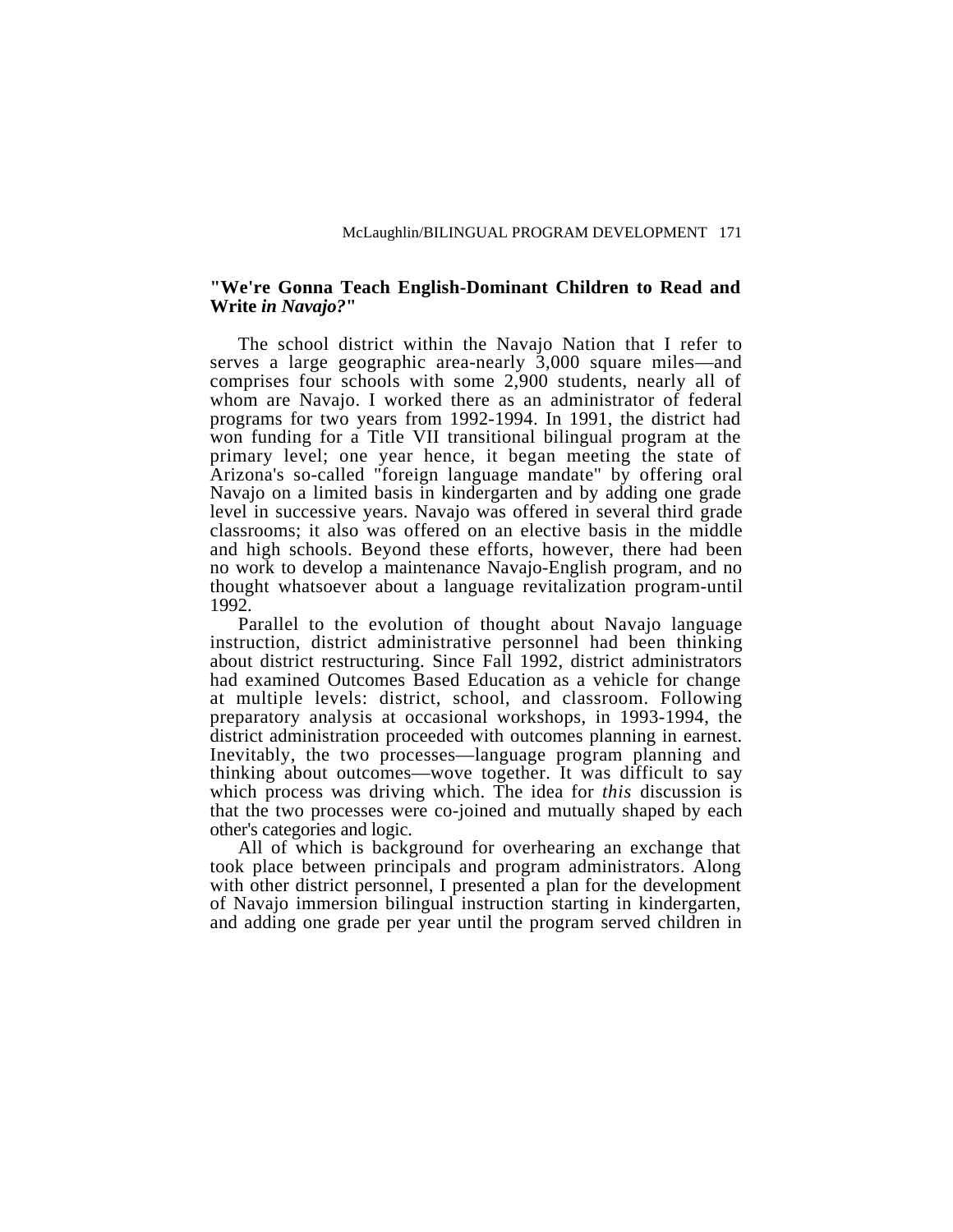grades K-5. The purpose of the program would be to help English-dominant Navajos learn to speak, read, and write their parents' and grandparents' language. On an optional basis, parents who wanted their English-dominant children to learn Navajo-there were many, as extensive parent survey data showed-would elect to enroll them in one of two sheltered immersion classes where they would be immersed in oral Navajo and learn to read and write in Navajo. English literacy instruction would be held off until a foundation had developed in Navajo language skills, well into the second grade.

I held my breath.

"We're going to teach English-dominant children to read and write *in Navajo*? Isn't that what we've been doing for a hundred years—teaching the kids literacy in a language that they don't know—the sink or swim model—only now *in reverse*?" said one principal.

Another said, "The teachers who will teach in this program aren't ready for it. They are having enough difficulty with the logic from Navajo to English in the transitional program. This immersion design will be too much."

A third added, "Parents won't buy it. They may think it's cute in kindergarten or first grade, but after that, no way will they stay with it. Three-four years from now, no one will be in the program!"

From these exchanges, I was left not only to ponder the next tactical move in developing Navajo bilingual programming, but also more strategically and fundamentally, I was reminded of what I have known all along; more critical than the development of the program itself is the nurturing of social, cultural, and political conditions that will support sociolinguistic and school change.

## **Lessons Learned**

I need to explain where I am coming from. I have taught within and administered school programs for seventeen years in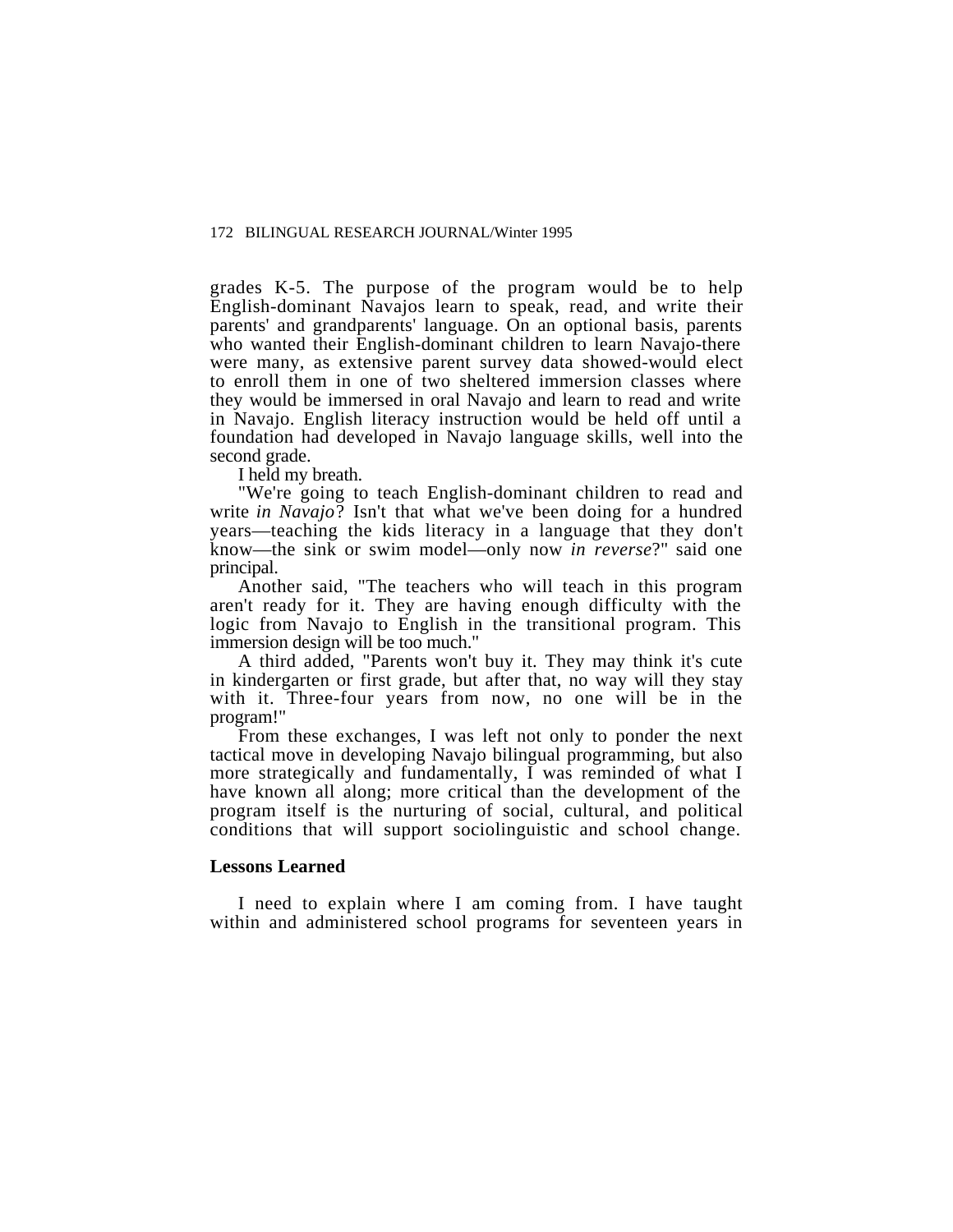Navajo settings. Formative experiences for me took place at Rock Point Community School, arguably one of the most effective maintenance bilingual programs on the Navajo Reservation over the past quarter century (Holm & Holm, 1990, and this volume; of. Rosier & Holm, 1980). Which is why it is important to look at and learn from the Rock Point experience. Above all, we can learn that the implementation of the program-started in 1968-was not nearly so crucial to the program's success as was the engineering of social conditions that allowed for the program's embrace by members of the local community. These social engineering efforts were at least six-fold.

*First, wrestling power from outside authorities to develop local standards that underpin program design and effectiveness was essential, including the means to implement a comprehensive program of maintenance bilingual instruction, hire all staff on a year-to-year basis, and set standards for hiring local, community-based Navajos (often uncredentialed and non-certified) who would not only staff and administer the bilingual program but also remain working at the school.* What the Rock Point board, administration, teachers, and community did was figure what they wanted their graduates to be able to do—that is, think, speak, read, and write with equal facility in English and in Navajo—and design program outcomes at each grade level accordingly. In effect, the program was a model of Outcomes Based Education one generation before the idea became fashionable, with specific objectives and locally developed criterion-referenced tests that drove mastery-type instruction in both languages at each grade level. But to do this, the board had to wrestle decision-making powers from the Bureau of Indian Affairs, which it was able to do as a function of the Indian Self-Determination Act of 1975—always problematically so, with many double-binds, but with enough political autonomy such that the program was initiated in the late 1960s and indeed continues today.

*A second condition concerned the equalization of salaries and prestige among teacher-aides and teachers.* When the bilingual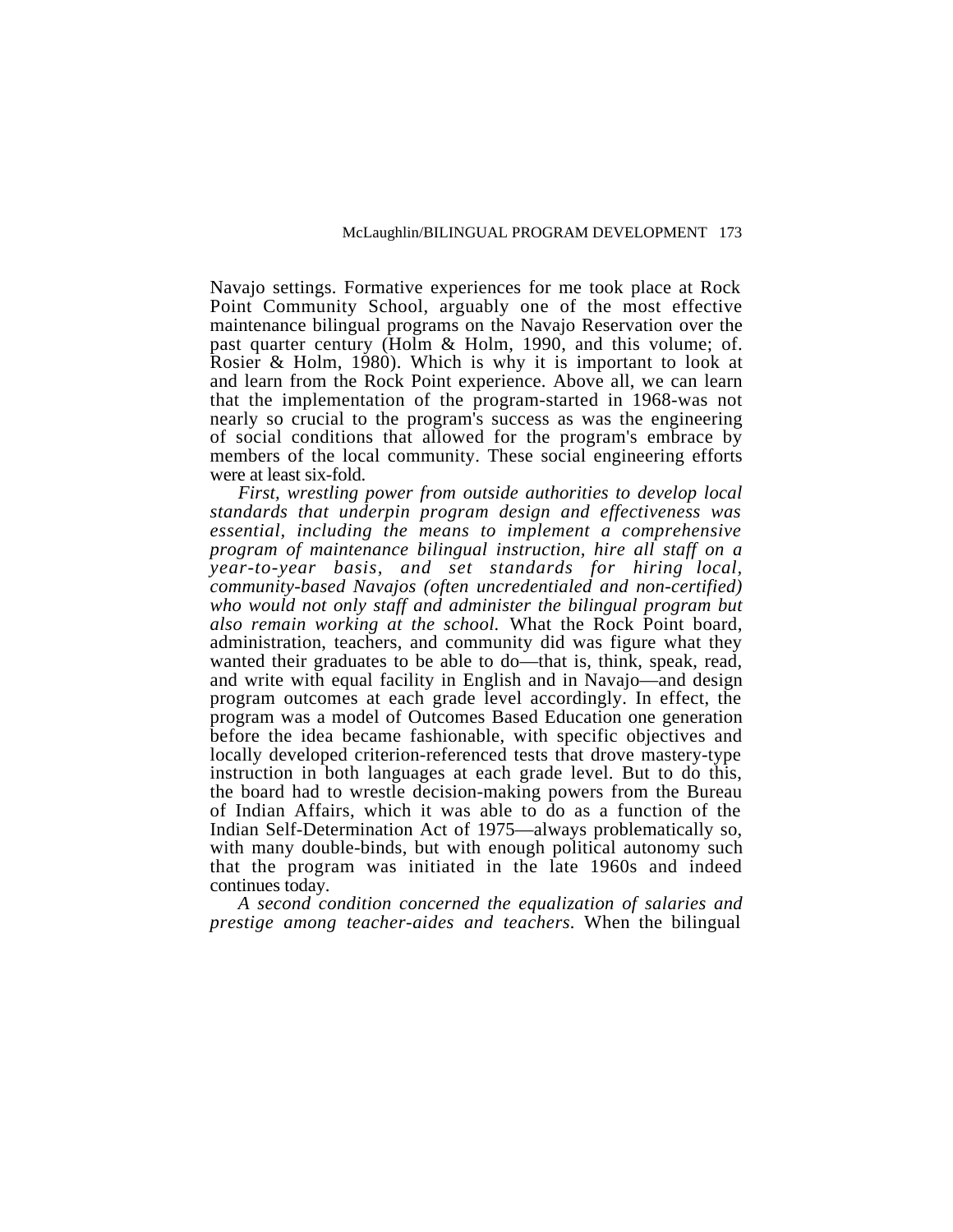program was initiated, the distinction between "certified" and "classified" staff was abolished. The hierarchy between credentialed, Anglo, English-speaking teachers (and their instructional content and language of instruction) on the one hand, and non-credentialed, Navajo, and Navajo-speaking teachers (and their instructional content and language of instruction) on the other, was thus leveled. In time, the category of "teacher-aide" was erased from Rock Point's organizational lexicon.

*A third condition was that administrative salaries were lowered, again, to mitigate against class hierarchy that inevitably tilts power, status, and prestige away from Navajo toward English.* When I was hired at the school as one of two elementary principals in the mid-1980s, I made less money than many veteran teachers. My salary was approximately two-thirds what principals were earning in comparable nearby settings. This leveling had several effects. It helped cut down on administrative carpet-bagging. It also spread more money around to maintain very low student-teacher ratios; that ratio during my tenure was approximately nine to one. At most Navajo districts, as is true in most schools these days, the student-teacher ratio is two to four times this number. Most importantly, the leveling tended to reduce social hierarchy, as did the elimination of "teacher aides," both within the organization and in its dealings with the community. This tended to eliminate an important source of resistance to Navajo language programming, in that any edifice of power and prestige, given the macro-sociolinguistics of English and Navajo, inevitably creates situations where the two languages must compete. And in these situations, Navajo, because it has not been the language of hierarchy, jobs, bureaucracy, and financial gain, has tended to lose battles of power and prestige.

*A fourth condition concerned framing and hiring local Navajos—to reduce debilitatingly high teacher turnover rates and to make cultural compatibility a structural feature of classroom life.* When the bilingual effort began at Rock Point, there were no training programs for teaching in Navajo, nor was there a pool of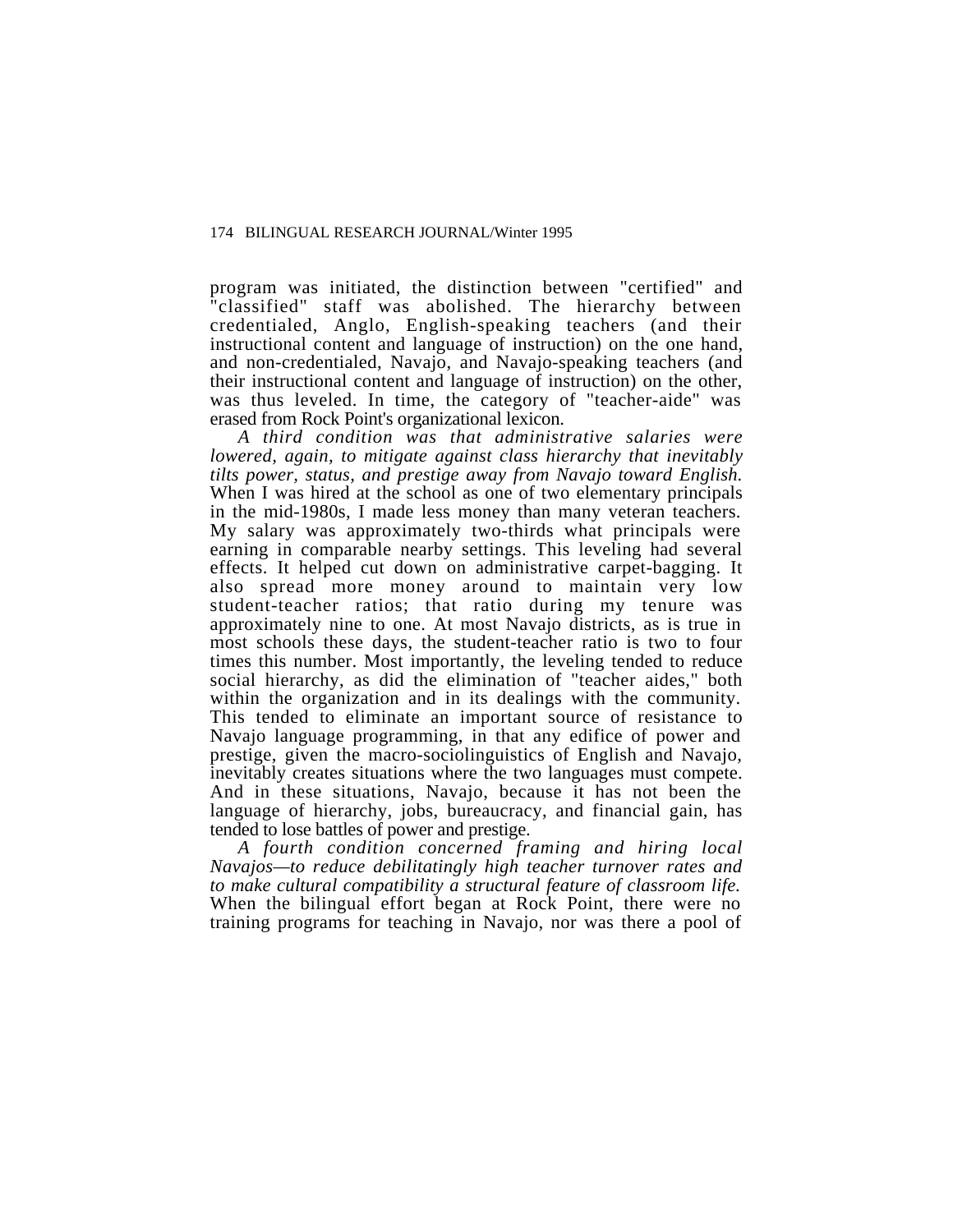trained individuals to draw from. Local people and talent were all that could be relied upon. On-site college classes were offered, and non-credentialed Staff were required to make continual progress toward certification. By the late 1980s, approximately 85 percent of all instructional staff were Navajos; more than 60 individuals had gained teaching certificates while working at Rock Point; and increasingly, new teachers came from the ranks of recent bilingual-biliterate graduates of the program itself. Most significantly, the training all along was Rock Point-centered. It did not represent the importation of theories, orientations, and skills foreign to the purposes of the program, the curriculum and materials in use, or the program participants; rather, it tended to map and build onto these starting places and possibilities.

*Fifth, parallel programs were developed that brought so-called "uneducated"parents, grandparents, and other community members into the school to show them that the bilingual program was the irs and that local language and knowledge indeed could be and was being taught effectively in the classroom.* Instruction in Navajo clanship began; grandparents were brought in as culture instructors; an annual Navajo song-and-dance festival was initiated; Navajo arts and crafts classes were offered; adult education classes were developed; and parents learned to read and write Navajo. All of these efforts scaffolded the development and the community's acceptance of the Navajo language program.

*Finally, a host of new genres and functions for oral and written Navajo were developed.* In time, these became surrounded and supported by ideologies of self-determination, self-awareness, and a kind of empowerment, that I have chronicled extensively, that made logical the development of still new purposes for oral and written Navajo—lists, letters, notes, diaries, songbooks, and ceremonial journals that are unconnected to the school (McLaughlin, 1989 and 1992). All of this has been noteworthy in light of previous descriptions of the non-acceptance of written Navajo outside of school and church domains (Spolsky & Irvine, 1982).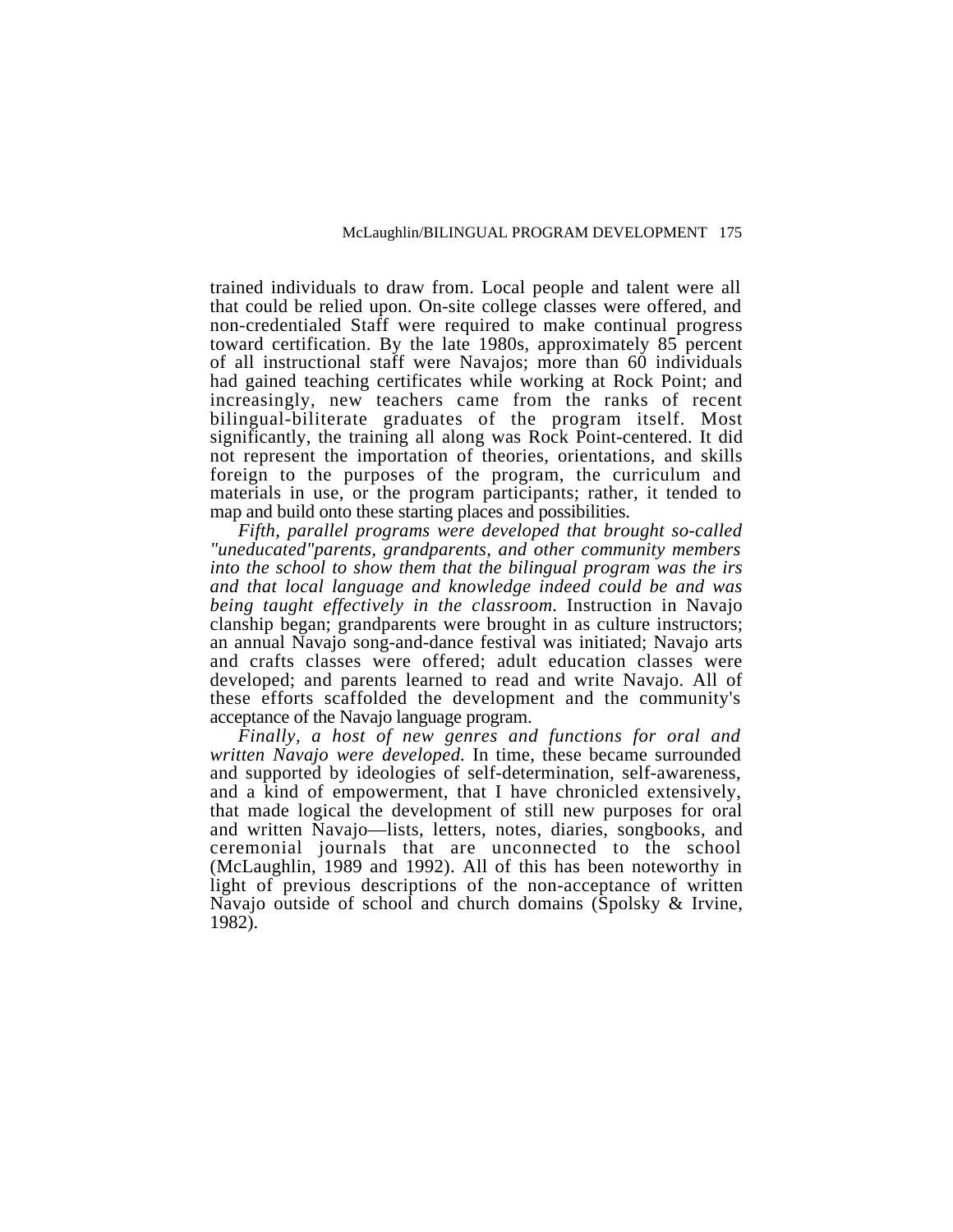All of these thoughts have woven across my understanding of what it will take in schools to develop a meaningful maintenance, and revitalization, Navajo language program. I realize that the task is large. While there may be considerable support for such programs, there also will be considerable resistance, particularly in contemporary reservation communities that have been shaped by the development of a wage economy and sizable middle class—with all of the opportunities, material wealth, shifting attitudes about Navajo language and culture, and trappings that this implies. In such circumstances, more significant than creating a new language program is socially engineering conditions that will allow for the legitimation of oral and written Navajo not only at school but also in the home. These conditions include the following:

*First, clarifying purposes for teaching the oral and written vernacular*—not for cognitive or sociolinguistic reasons (that is, teaching the child concepts in his or her first and strongest language, or reversing native language shift), but for cultural identity purposes (that is, we can help kids develop positive cultural identities through native language and literacy).

*Second, a long-term commitment to developing and hiring local individuals is essential.* Bringing quality community-centered training to native teachers and teacher-aides concerned with teaching native language and literacy is very important.

*Third, there must be a long-term commitment to undoing the status-and-prestige hierarchy of oral and written English* (and all of the culture, organizational-within-schools and otherwise, that goes with it). *Plus, there must be a long-term commitment to dialogue with community about developing parallel instructional and extra-curriculum school programs that support Navajo language in the schools, including family-centered efforts.*

At a minimum, this is the ground-work that successful bilingual programming in reservation communities entails.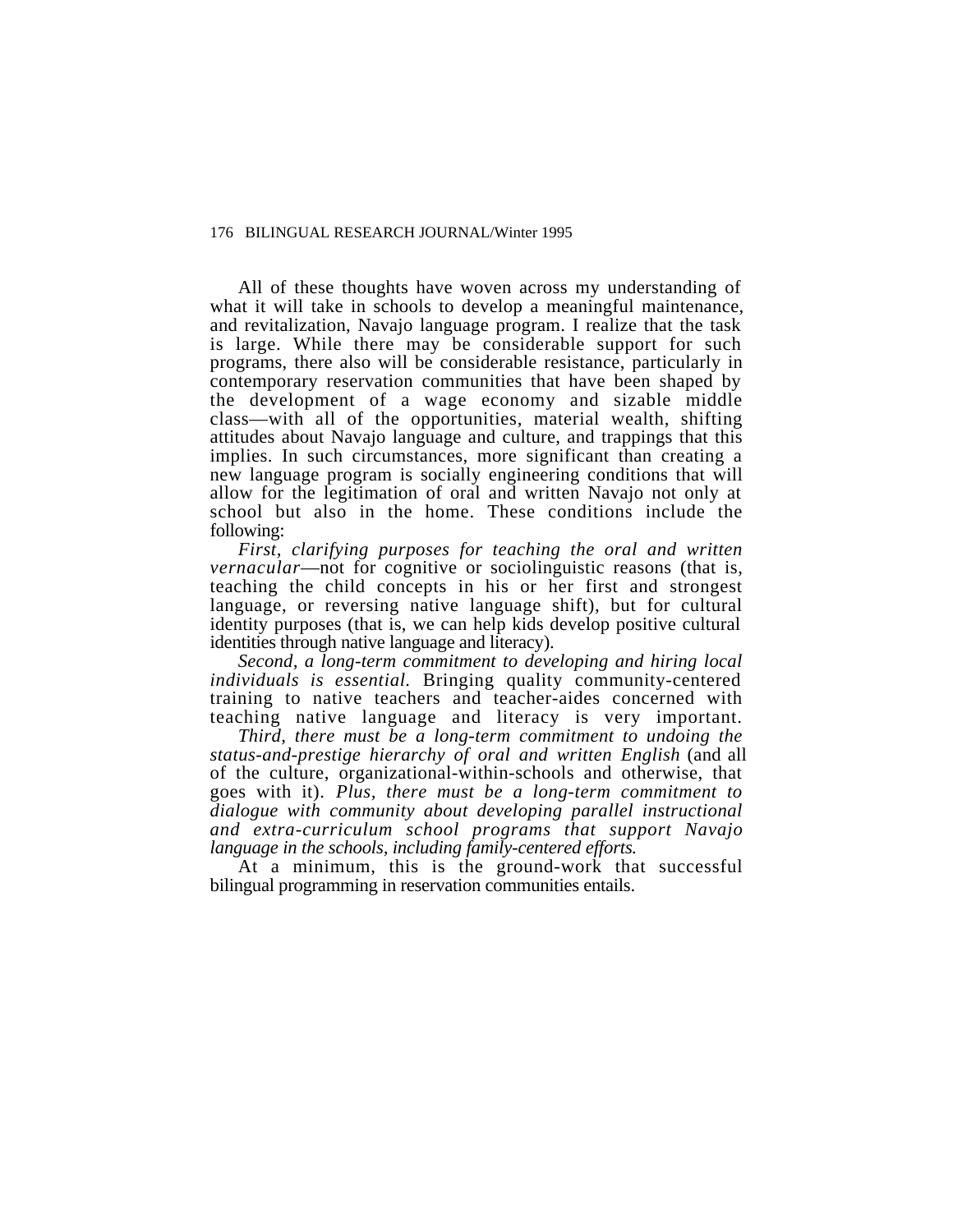## **School Bilingual Programs for Reversing Language Shift**

This brings me to Joshua Fishman's admonition that we cannot save" the Navajo language by teaching it more, or even more effectively, in schools. Reversing Navajo language shift must happen in Navajo homes as a function of the transmission of Navajo language, and beliefs in support of its use, from grandparents to parents to children (Fishman, 1991). I realize this both professionally and at gut level. For those of us concerned with the shift, with what Dell Hymes (1980: 152) has called, working to create more space within the hive," this means that we must constantly attend to how our programs effect the transmission of language and culture *within the family.*

At the same time, those of us in schools cannot stand by idly watching the profoundly negative effects of language shift on our students. We can and must offer Navajo language choices for parents who are interested in Navajo for their children. To do this, what we must do is figure out locally how we can utilize school resources to make meaningful, lasting connections to the communities that we serve, and to utilize oral and written Navajo to facilitate the development of local knowledge, language, and resources in this process. This is no easy task. It demands nothing less than acute understandings of local religion, history, politics, sociology, and anthropology so that the right social engineering decisions might be made in the right ways.

## **References**

- Fishman, J. (1991). *Reversing language shift: Theoretical and empirical foundations of assistance to threatened languages*. Clevedon, UK: Multilingual Matters.
- Holm, W. & Holm, A. (1990). Rock Point, a Navajo way to go to school: A valediction. In *Annals, AASSP*, 508: pp. 170-184.